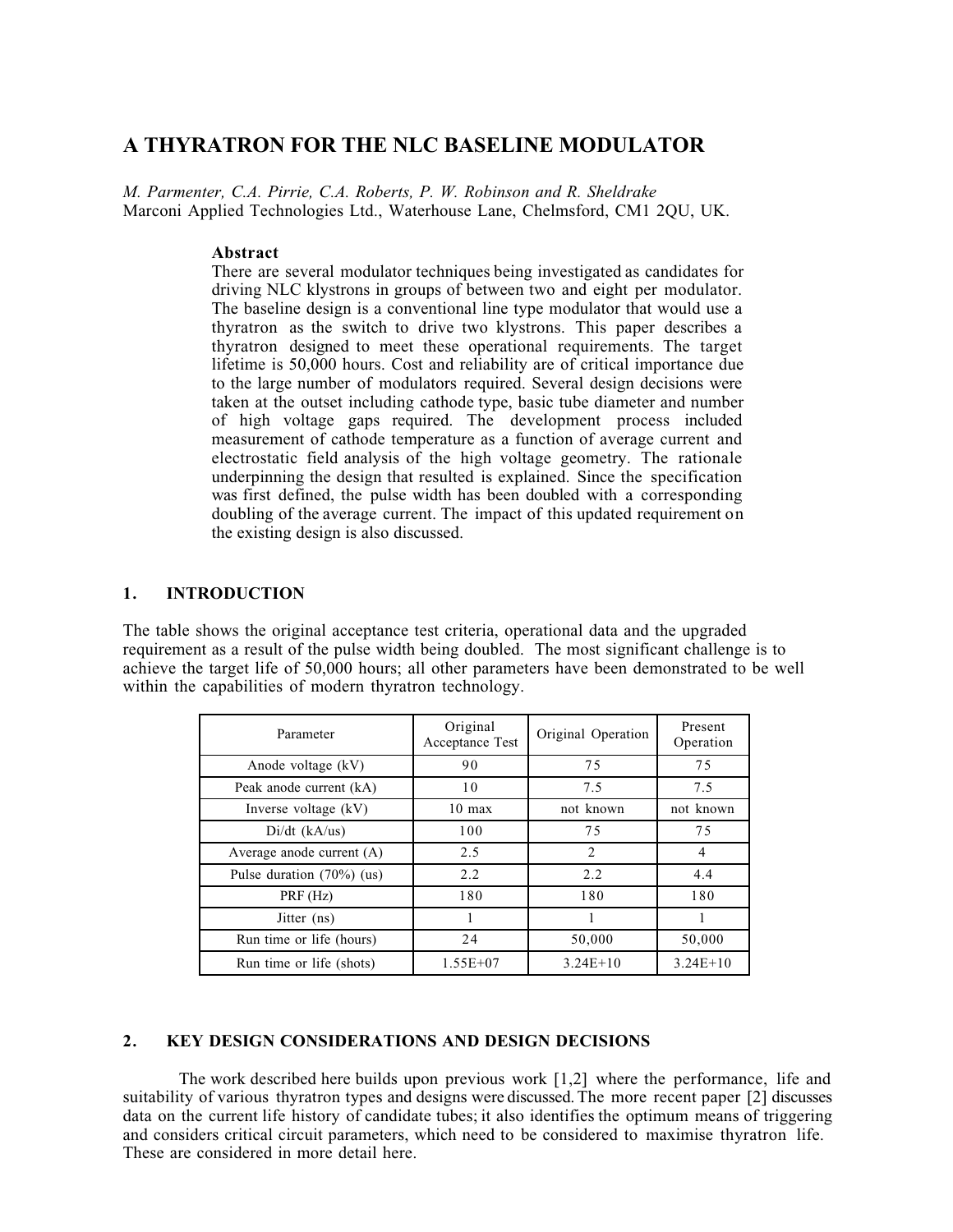# **2.1 Cathode type**

The thermionic cathode is one of the key features that will determine the achievable lifetime. The previous work indicates that the barium aluminate (BA) impregnated cathode size used for 4.5 diameter metal envelope tubes (e.g. CX1836 type) and the oxide cathode in the 6 diameter ceramic tubes (e.g. CX2410 type) are the minimum cathode sizes that could achieve 50,000 hours life at 2A average.

Field data supports this conclusion for Marconi Applied Technologies BA cathode tubes [2,3]. Insufficient field lifetime data exists for the Marconi 6 oxide cathode tube at high  $(\geq 2A)$  average current levels, but tubes of this type (CX2410) have been operational at KEK since 1995 at average currents from 0.3 to 1.3A [4]. Recent data from KEK [5] shows that out of the 16 tubes received in 1995 there have been three failures from poor connections to the cathode terminals and that the remaining operational tubes have accumulated an average service life of 17,000 hours to date (with a calculated MTBF of 85,000 hours!). There are lifetime data for thyratrons of this type from other manufacturers that indicate that several tens of thousands of hours are likely to be achieved under similar average current conditions. Since it appears that there is little difference emerging in service life between the BA cathode in the 4.5 tube and the oxide cathode in the 6 tube, the oxide cathode is preferred over the smaller BA counterpart simply on the grounds of cost.

## **2.2 Reservoir type**

A high capacity reservoir system has been selected so that gas pressure adjustments throughout tube life are minimised. The high capacity system is more complex than a conventional reservoir; there are two reservoir capsules which operate at different temperatures and further auxiliary control components to compensate for input power fluctuations and ambient temperature variations. The total gas content, however, is typically more than ten times greater than that of a typical conventional reservoir. This large capacity has the significant added benefit that the need for reservoir ranging to compensate for gas clean-up losses is removed.

## **2.3 High voltage structure and number of gaps**

Previous work [1,2] has indicated that a minimum of three high voltage gaps are required for reliable operation at 75kV under command or resonant charge conditions. Two basic mechanical designs of multi-gap tubes exist as shown in Fig. 1. Fig. 1a is the stackable, repeatable, drift-space structure and Figs.1b and 1c are examples of two and three gap nested-cup structures, respectively. On a parts count and therefore cost point of view, a design like Fig. 1b or 1c is preferred.

## **2.4 High voltage structure materials**

Traditionally, very high voltage structures have been faced with molybdenum because it has proved more resistant to arcing than copper, especially at anode voltages above about 60kV. High voltage structures above this level using copper have been built before but have tended to exhibit destructive arcing. An inherent property of all multi-gap thyratron structures is the very high peak transient electric fields that occur as a consequence of the way the tube commutates. The tube is triggered at the cathode end and the high voltage gaps go into conduction starting with the gap nearest the cathode, followed by a delay of around 50 ns before the next gap, and so on. The result is that the last high voltage gap at the anode must withstand the full anode voltage for a period of around 50 ns without arcing. Molybdenum appears to become electrically conditioned to withstand this (tubes have been operated successfully at up to 160 kV) but copper has been observed to suffer arc damage that prevents this conditioning from occurring. Despite this, copper would be preferred on the grounds of cost and since cost is such an important factor, the design of the high voltage structure was undertaken on this basis. This represented a risk worth taking.

Fig. 2 is a field plot of a simplified representation of the top gap of the proposed prototype design and shows that there is peak electric field of around 13.6 kV/mm when a potential of 30 kV is applied. With an applied anode voltage of 90 kV corresponding to the specification maximum,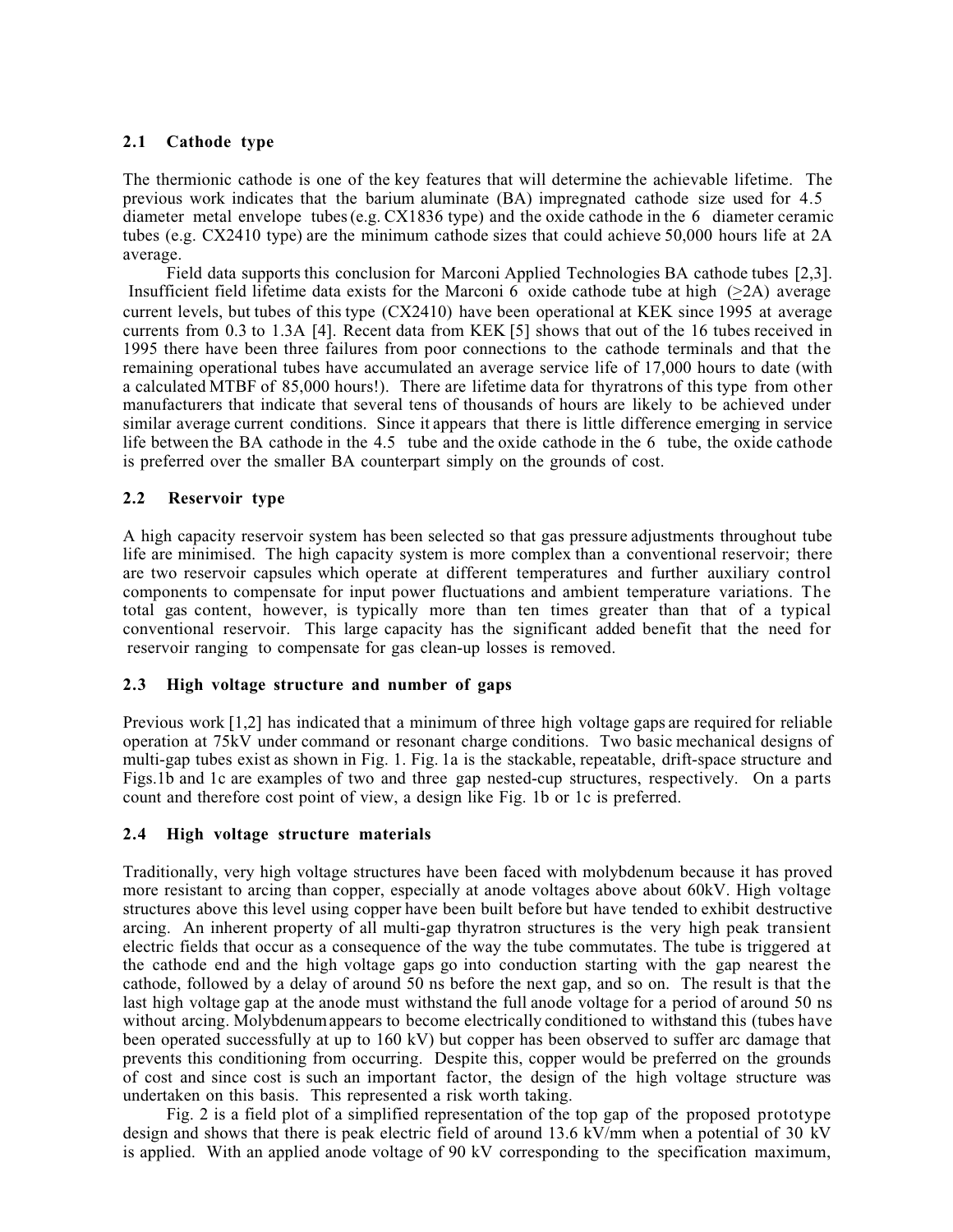these figures are exceeded by a factor of three for a period of 50 nsec or so during commutation. Although the field during commutation is rather high at around 40 kV/mm, it is only a transient field. The limits for acceptable peak field strength under such transient conditions are not precisely known, but test results presented below indicate that they have not been exceeded in this instance. The radii of curvature on the selected geometry are larger than those previously utilised for copper high voltage geometries as a result of the results obtained by undertaking the field plotting work. The generally accepted maximum field strength for d.c. applied voltages in electron tubes with conditioned surfaces is around 10 kV/mm. The field strength in the top gap with 25 kV applied (corresponding to the 75 kV operating level) is around 11 kV/mm, but this field will only be present for a small fraction of a second. The significant magnitude of the transient applied peak fields can be reduced using a relatively simple circuit technique, as discussed next.



Fig. 1 Various thyratron high voltage structures. Fig. 1(a) is a typical example of the stackable drift-space multi-gap structure, whilst figs. 1(b) and 1(c) are typical examples of two- and three- gap nested-cup geometries.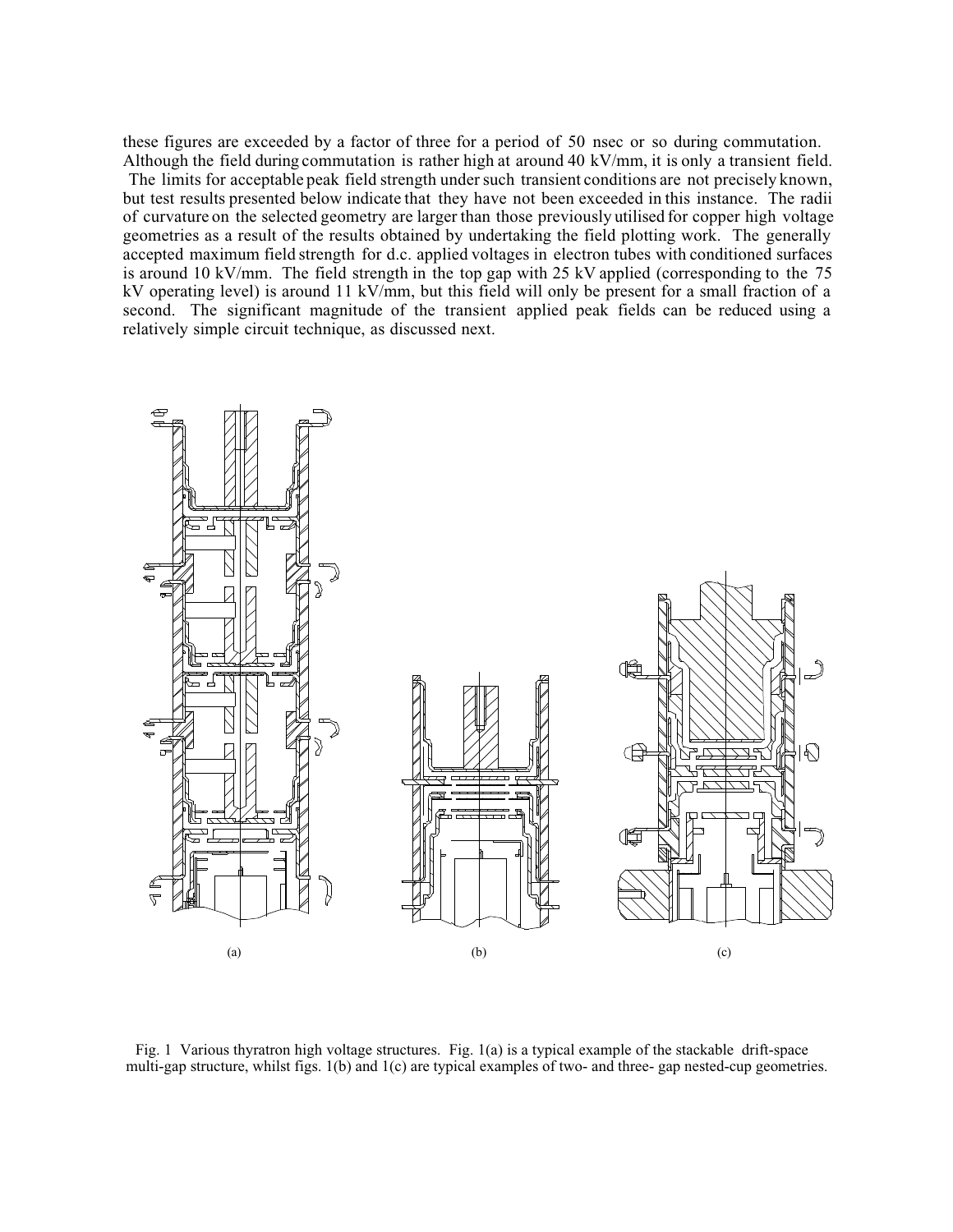

Fig. 2. Electric field plot of the critical area within the proposed top gap geometry. The z-axis represents the axis of the thyratron . Also shown are the trajectories of single electrons released from the surface of the electrode below the anode.

## **2.5 Saturating anode inductor**

To reduce the anode heating arising from switch-on losses, and, more important in the light of the above discussion, to reduce the voltage appearing across the top gap during thyratron commutation, it is proposed to use a saturating anode inductor with this tube design. Detailed work performed at CERN [6] indicates that a saturating anode inductor with a volt-second product of 1.6mVs will give a switch-on delay of approx. 70ns with a three gap of the drift space design and that this will prevent any excess voltage build up across the top gap of such a tube. Shorter delays will offer proportionately less protection and it may be necessary to trade off the effect of the added saturated inductance on the current rise time against the protection afforded to the top gap. Saturating anode inductors also afford some protection against the adverse effects of inverse voltages [7].<br>3.0 FINAL PROTOTYPE DESIGN

#### **3.0 FINAL PROTOTYPE DESIGN**

The design that was selected for manufacture is shown in Fig. 3. The key features outlined above are incorporated: an oxide cathode from a 6 diameter thyratron, a high capacity reservoir system, copper electrodes and a nested-cup high voltage structure. The tube envelope surrounding the cathode structure uses copper in preference to the more conventional ceramic and the basic diameter of the control grid and high voltage structures is 4.5 rather than 6 . These features result in a hybrid design that is tailored specifically for this application where cost, reliability and operating lifetime are paramount.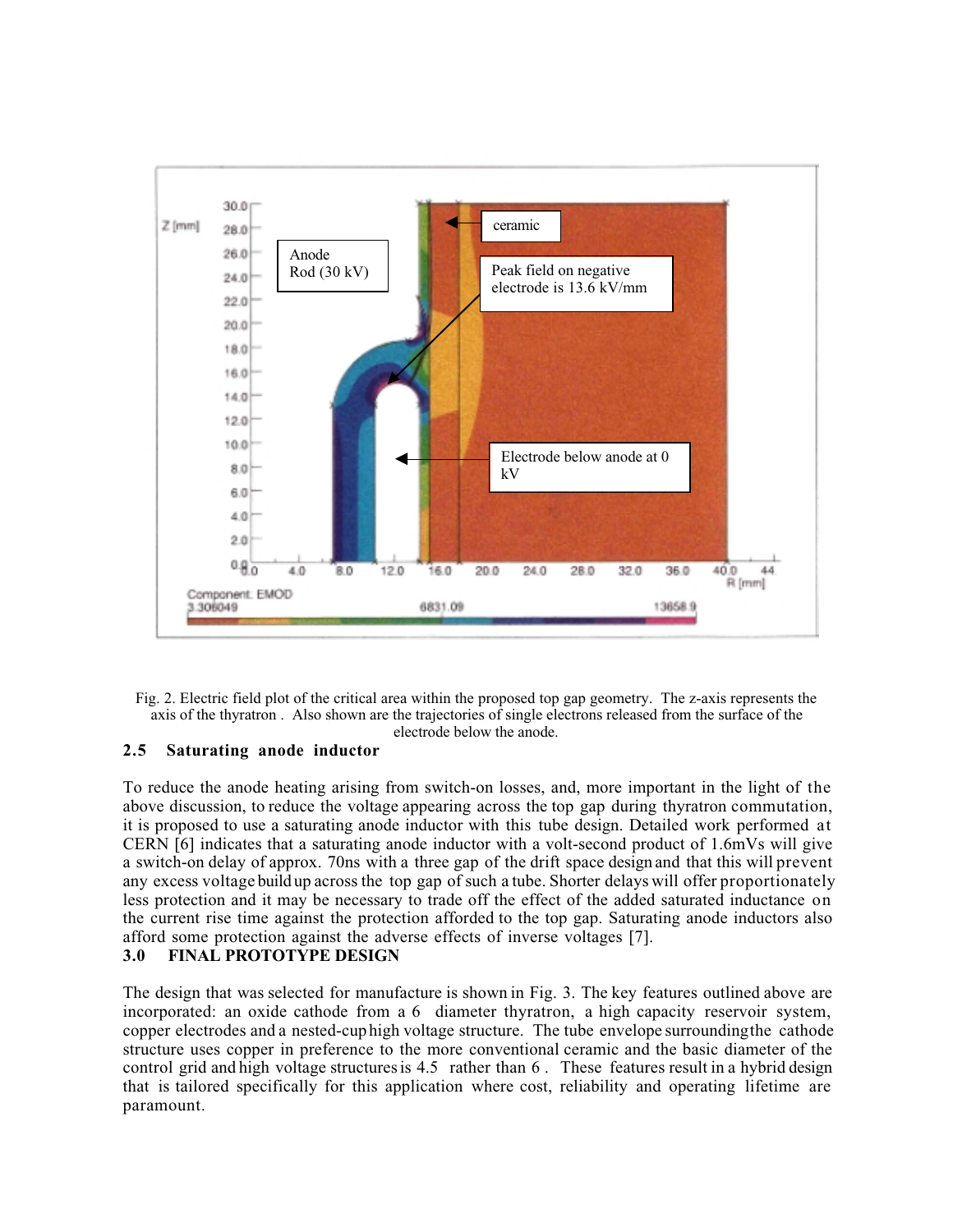

Fig. 3 Drawing and photograph of final CX2437X design for 2A average current operation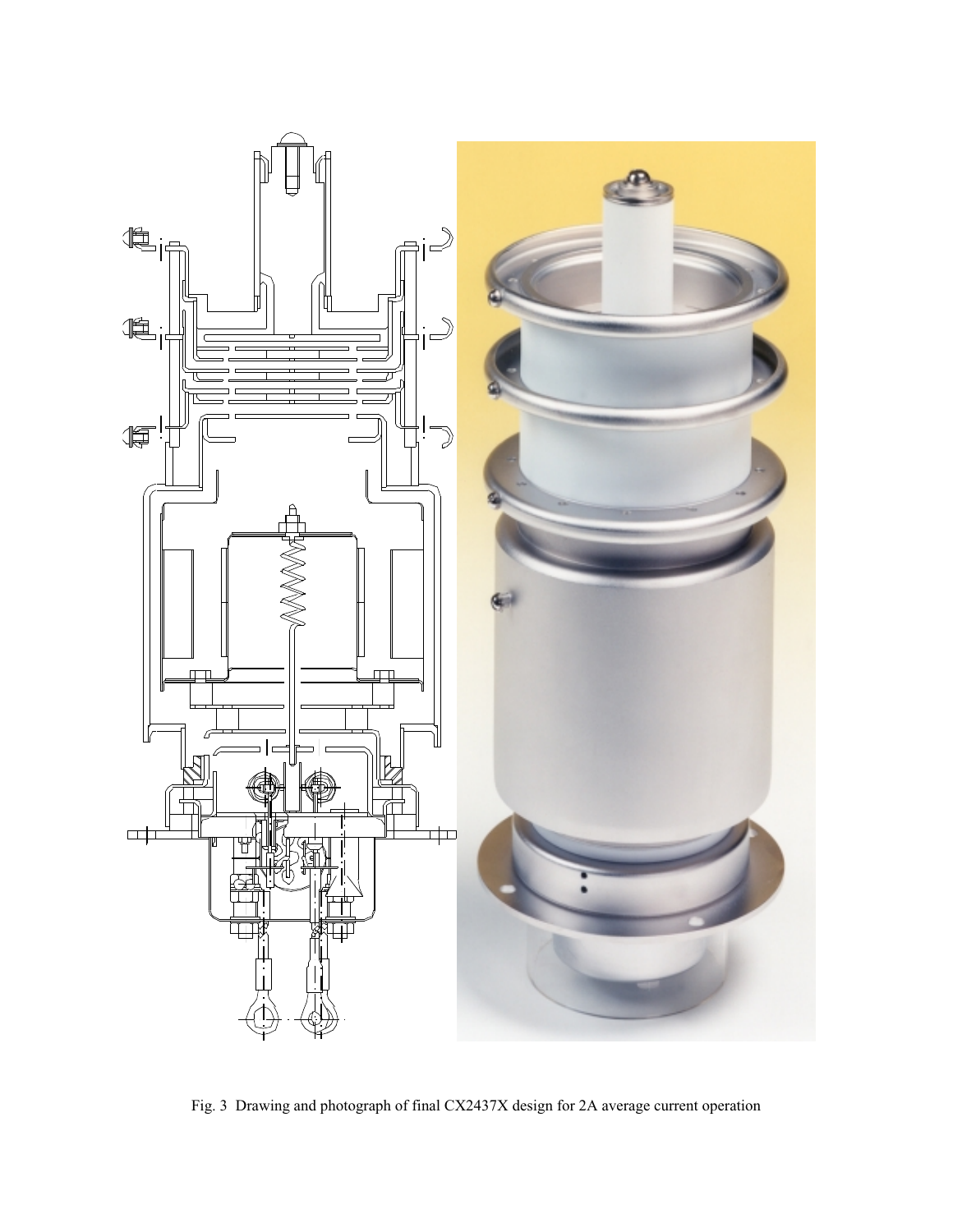#### **4. FACTORY MODULATOR TESTS**

#### **4.1 Cathode Temperature Measurement**

The optimum cathode operating temperature is a balance between sufficient primary electron emission at one extreme and minimising thermal evaporation at the other. Drawing from experience and published data [8], this temperature lies somewhere in the range  $750$ -780  $^{0}$ CB. Thyratrons differ from all other electron tubes in that cathode back heating by ion collection/impact will make a significant contribution to overall cathode power dissipation. A sample tube was manufactured with a sidearm window to enable cathode temperature to be measured with an optical pyrometer and fig. 4 shows the measured cathode temperature against average current for the first CX2410 cathode design. It can be seen that the quiescent non-operating cathode temperature is at the top end of the acceptable range and that the temperature climbs significantly as the average current switched is increased (by increasing the prf). Fig. 5 shows how cathode temperature varies with input heater power alone, from which it is deduced that the optimum input power is around 450W to achieve 750 <sup>O</sup>CB. This equates to a heater current of 71A at 6.3V and the cathode heater incorporated into the design was selected to have these parameters.

Given that a temperature difference of as little as  $+25\ ^{0}C$  may double the rate of coating evaporation [9] the importance of getting the temperature correct is evident. Given this, it is perhaps surprising that the practice of operating thyratrons with reduced heater power to compensate for back-heating has not been adopted much more widely. The data in figs. 4 and 5 allow calculation of the required reduction in cathode input heater power to maintain the cathode at the optimum temperature for operation at a given average current.



#### **4.2 High Voltage Operation**

Marconi Applied Technologies does not have equipment to test an NLC tube under all conditions simultaneously, but there are separate equipments that can test groups of parameters that collectively encompass most aspects of the specification. The high voltage tests performed on two prototype tubes are summarised below. Both tests were carried out with a saturating inductor giving a switch-on delay of about 18ns (Ferrite type CMD5005, 4 OD, 2 ID, 1 thick) [10].

- i) 85kV, 2.83kA, 0.6us pulse in a command charged (2ms with a 8ms hold), fast rate of rise of current (120kA/us) equipment, but at only 5Hz.
- ii) 70kV, 10kA, 6us pulse at up to 67Hz (4A average) in a resonant charged, slow rate of rise of current (8kA/us) modulator.

Fig. 6 is an oscillogram of the anode current rise at 85kV with a reasonable gas pressure in the tube: 10-90% risetime, including the overshoot, is 28ns, which gives a di/dt of 101kA/us. Jitter is 0.9ns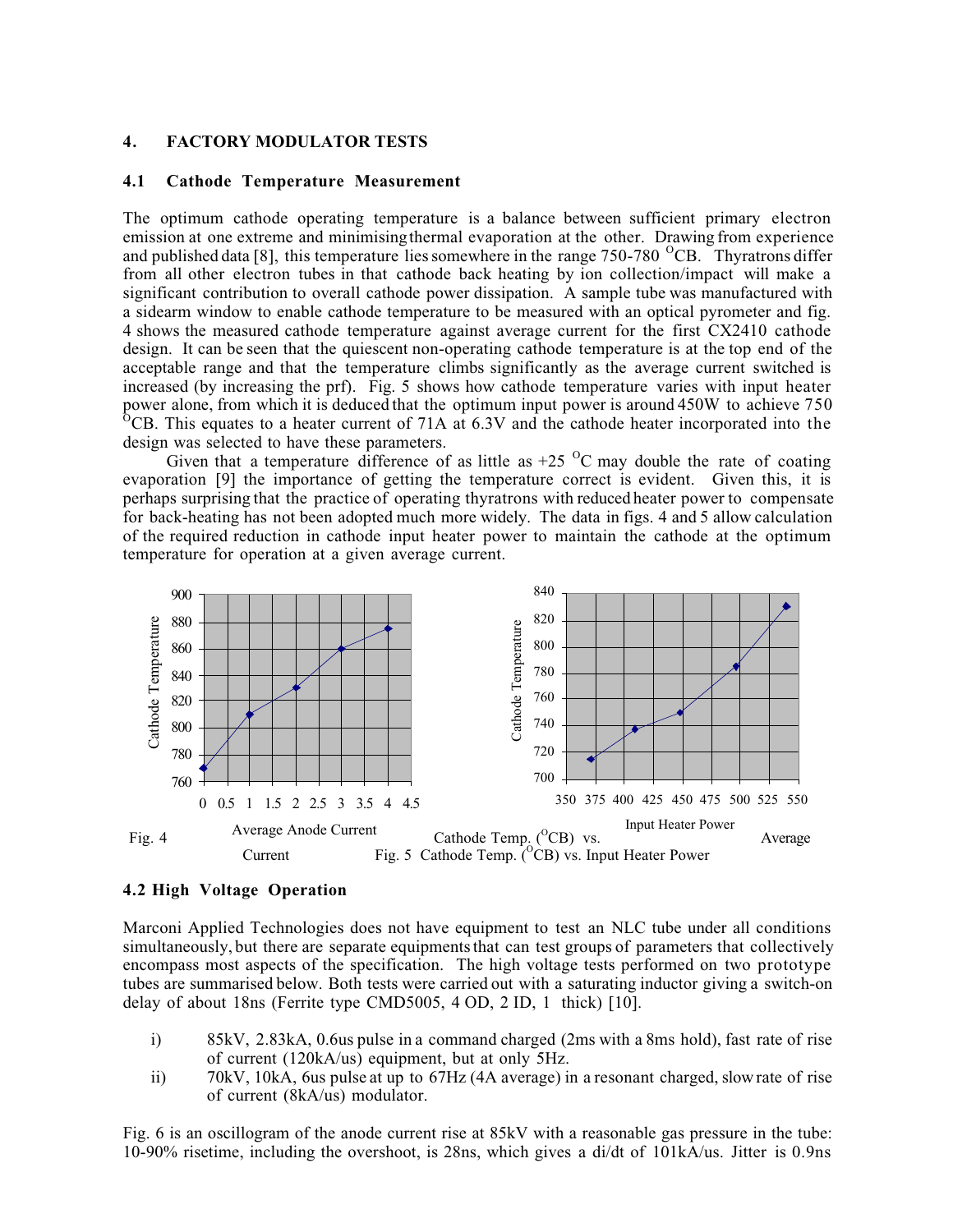peak-to-peak.



Fig. 6 Anode Current rise-time and Jitter

Under high average current conditions in the 70kV modulator, the two prototype tubes, denoted with type number CX2437, operated flawlessly. One of the parameters measured was the rate of fall of anode voltage, commonly called the dv/dt signal. The dv/dt signal provides a relative measurement of the gas pressure in the high voltage structure. Fig.7 shows the variation of the dv/dt signal as the



Fig. 7 Dv/dt signal with average current

average current is increased (by increasing the prf) for the two CX2437 tubes. For purposes of comparison, similar data is shown for the CX1536, which is a standard product used commonly in high power linacs of various types. It can be seen that the CX2437 thyratrons display a larger gas pressure variation than the CX1536 as average current is increased. For operation at the 2A average current condition of the original specification, the performance of the CX2437 design is deemed to be well within acceptable limits. The difference between the performance of the

CX2437 and the CX1536 is attributed to improved heat extraction from the surface of the anode due to the larger diameter anode rod in the latter. The average cross sectional area of the CX2437 anode rod is only 16% of that of the CX1536.

With a pre-pulse of 10A on the grid 1 and a 0.5us delayed trigger pulse to the control grid 2, CX2437 jitter was around 0.9ns peak-to-peak under both sets operating conditions used in the factory tests and therefore within limits. If needs be, the jitter could be reduced further by using dc power supplies to energise the cathode heaters or by increasing the rate of rise of voltage supplied by the control grid 2 pulse generator.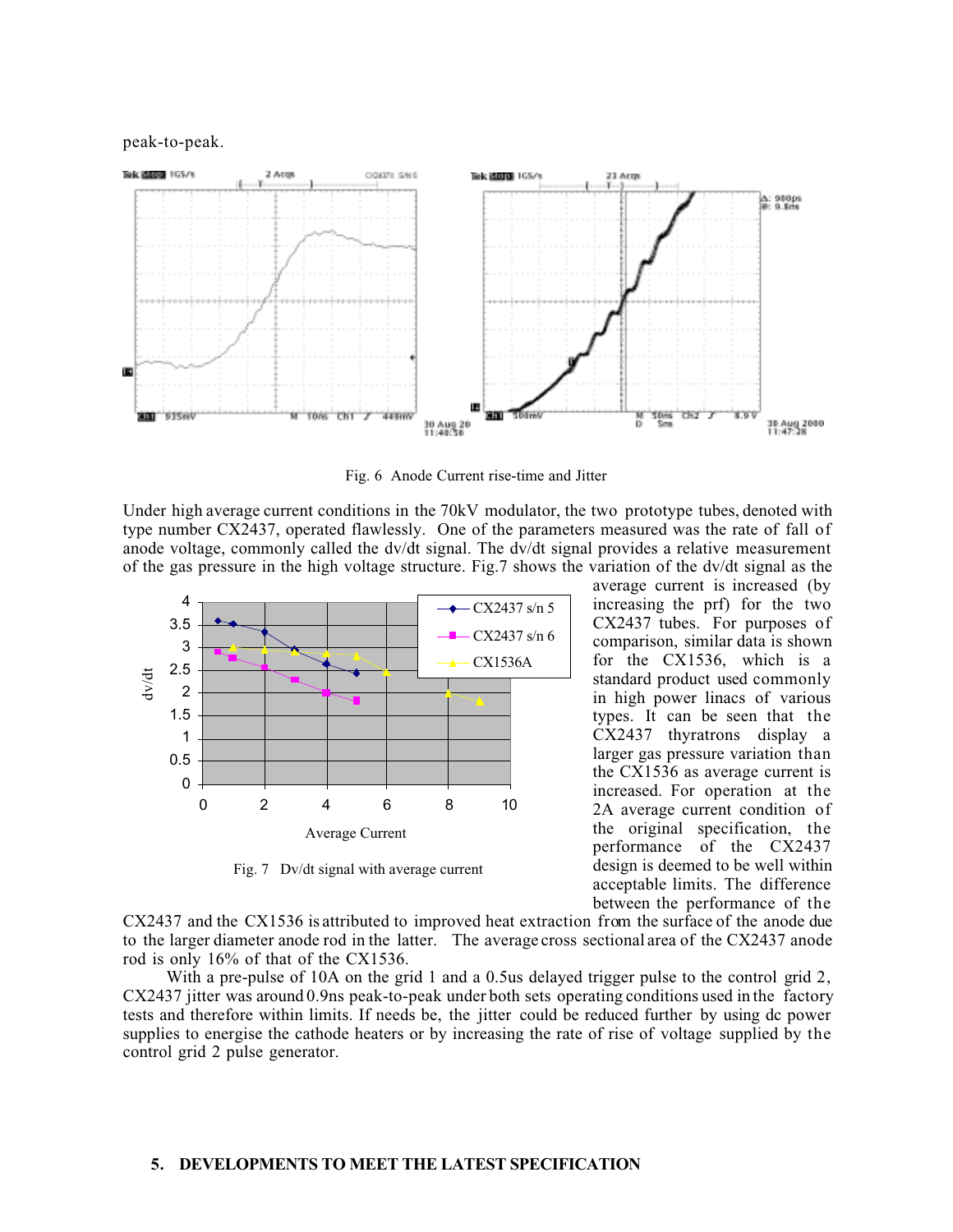

Fig.8 Thyatron design with larger anode.

Fig.7 shows that the doubling of the average current to the 4A level causes a significant fall in the internal gas pressure within the high voltage structure. This can be overcome simply by improving the heat extraction i.e. by incorporating a larger diameter anode rod. Fig. 8 shows a proposed modification where the anode rod has an average diameter approximately four times that of the two prototype samples. It is anticipated that such a tube would exhibit performance similar to that of the CX1536 in fig.7 at up to 4A average current. There is also scope within the existing envelope to incorporate a cathode with a significantly larger surface area, although the figure does not depict this. A larger cathode would be necessary to maintain the 50,000 hours target life in light of the cathode back-heating increasing significantly at double the pulse width.

## **ACKNOWLEDGEMENTS**

The authors wish to thank the directors of Marconi Applied Technologies for permission to publish this paper and to thank those of our customers who have kindly provided life information for this paper.

## **REFERENCES**

[1] R. Sheldrake et al., EEV Thyratrons for NLC Klystron Modulators , Second Klystron-Modulator Workshop, SLAC, 1995. SLAC Report 481 March 1996.

[2] C.A. Pirrie et al. Thyratron and Modulator Design Considerations to Maximise Thyratron Life , 1998 Klystron-Modulator Workshop, SLAC, 1998.

[3] Private communications on life information for CX1836A and CX2412A types.

[4] M. Akemoto et al., Thyratron Performance in the KEK 8 GeV Linac, 25<sup>th</sup> Linear Accelerator Meeting. SPring-8, July 2000.